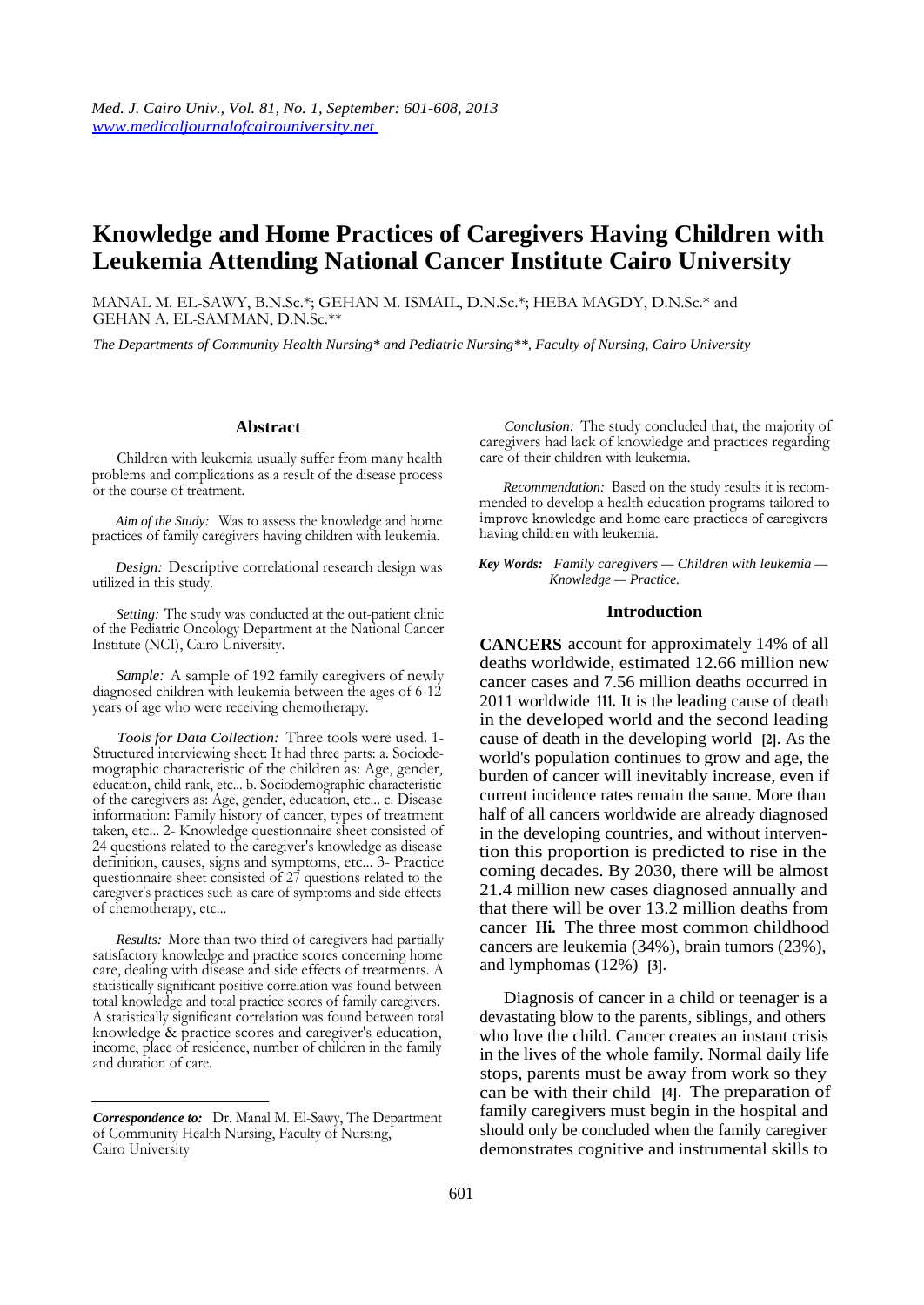provide care and a fluid integrative identity **[5].**  Caregivers need to perform complex medical tasks, supervise patients, make decisions, solve problems, provide emotional support and comfort, and coordinate care. Using these skills, caregivers administer medications, plan and provide meals, handle medical equipment, and provide direct care such as wound care and lifting and turning **[6] .** 

The ability of the family caregiver to provide quality care and contribute to the management of chronic disease is a vital health care resource. Health care providers should be supportive of family caregivers and help them acquire knowledge and skills in order to maximize quality care. Providers need to help family caregivers develop problem-solving, organizational, and communication skills **[7].** Health professionals need to help family members acquire skills, caregivers for leukemic children require knowledge, skills, and judgment to carry out the tasks of care for patients, and research has shown that caregivers who feel prepared to deliver care (i.e., have the knowledge and skills needed) have less burden **[8].** 

## *Significance of the study:*

According to WHO, (2006) death rates from leukemia among Egyptian children accounted for 5.1 per 100,000 and Egypt was ranked the 28th Arab Country having leukemia among children **[9].**  Home caregivers play an increasingly important role in providing health services for family members. Although many studies have been done to measure burden and related concepts, few studies have examined holistically the caregiving experiences about knowledge and practice of care for sick child **[10].** 

The capacity of family caregivers to take on the care of the person with cancer may have a significant influence on both health outcomes and cost in terms of readmission rates and the use of inpatient facilities **1111.** Children with leukemia suffer from many health problems and complications as a result of the disease process or the course of treatment. The more knowledge and skills caregiver's have, the more skillful they become in managing their children illness, so this study aimed at assessing the knowledge and practices of caregivers having children with leukemia.

## Definition of term:

## *Caregiver:*

Caregiver is an individual in a cancer child's life who provides continuous assistance, care & support for the child at home.

#### *Aim of the study:*

The present study aimed at assessing knowledge and home practices of caregivers having children with leukemia.

## *Research Questions:*

- 1- What are the knowledge of caregivers about Leukemia?
- 2- What are the practices that caregivers do for their children at home?

# **Material and Methods**

#### *Research design:*

A descriptive correlational research design was utilized in this study.

#### *Setting:*

The study was conducted at the out-patient clinic of pediatric oncology at National Cancer Institute affiliated to Cairo University.

## *Sample selection:*

Convenient sample was used to collect data pertinent to the study. Data was collected within 6 month (from September 2011 to February 2012). The total number of the sample after 6 month was 192 caregivers.

## *Inclusion criteria:*

- Caregivers of children between 6-12 years (school age).
- Newly diagnosed cases with Leukemia at least 6 month before the study.
- Receiving chemotherapy.

# Tools for data collection:

*Three tools were used in this study:* 

1- A structured interviewing sheet was developed by the investigator to collect data about:

- *- Sociodemographic characteristic of the child:*  Age, gender, education, duration of disease, no of sibling and child rank.
- *- Sociodemographic characteristic of the caregivers:* Age, gender, education, occupation, marital status, income, place of resident, relative degree and duration of responsibilities.
- *- Disease information:* Family history of cancer, types of treatment, presence of another child having chronic illness and health insurance for sick child, etc...

2- Knowledge questionnaire sheet consisted of 24 items related to the caregiver's knowledge such as disease definition, causes, signs and symptoms,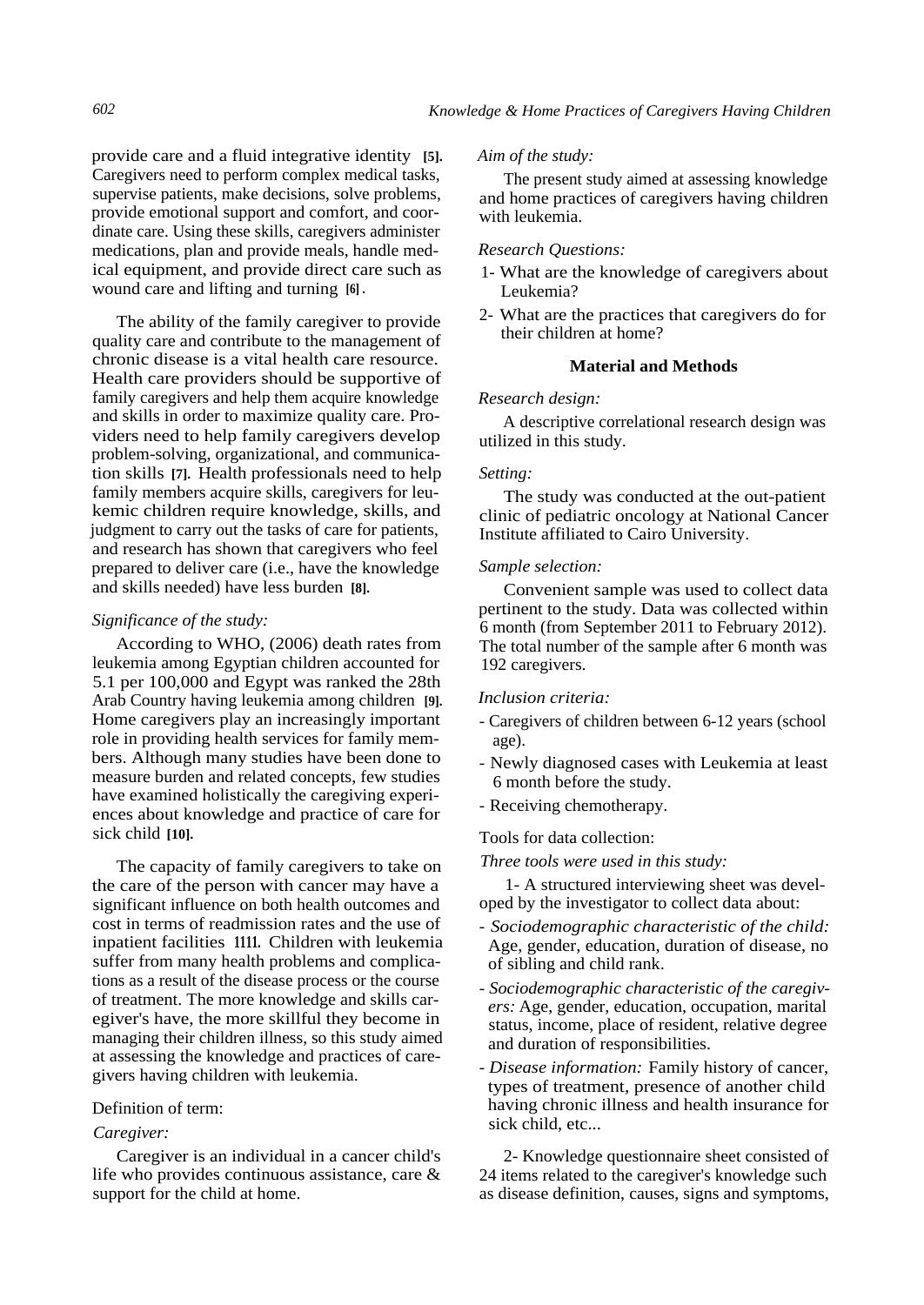complications, high risk group, treatment, side effects of treatments, etc...

Regarding knowledge scores, complete correct answer was given two points, incomplete answer given one points, and incorrect answer was given zero. The total scores of the knowledge section were (34 points): Unsatisfactory level of knowledge from (17-20), satisfactory level of knowledge from (21-25) and good level of knowledge score from (26-34) points.

3- Practice questionnaire sheet consisted of 27 items related to the caregiver's practices such as care of symptoms and side effects of chemotherapy as mucositis, nausea and vomiting, diarrhea, infection, anemia, fatigue, bleeding, fever, anorexia, food preparation, etc...

For practice section scores, complete correct answer was given two points, incomplete answer given one points, and incorrect answer was given zero. The total score of the practice section was (64 points): Poor level of practice from (32-37), fair level of practice from (38-48) and good level of practice scores from (49-64) point.

# *Ethical and legal consideration:*

• Human subject approval was taken from the board the faculty of nursing, Cairo University as will as the director of National Cancer Institute and director of the outpatient clinic.

• All ethical issues of the research were maintained. The purpose, specific objectives, anticipated benefits and the method of the study were carefully explained to each eligible subject.

•The investigator emphasized that, participation in the study is entirely voluntary; and their rights were secured; anonymity and confidentiality was assured through coding the data.

• Written consent was taken from caregivers who accept to be included in the study.

## *Tools validity:*

Tools were submitted to a panel of five experts in field of community health nursing to test the content validity. Modifications were carried out according to the panel judgment on clarity of sentences and appropriateness of content.

## *Pilot study:*

A pilot study was carried out on 10% of the total sample to check clarity of items and determine the feasibility of the study.

#### *Procedure:*

The entire research tools for data collection and proposal was submitted to the ethical committee in the faculty of nursing, initial approval was obtained on 27-7-2011 for data collection. An official permission was obtained from the director of the National Cancer Institute, the director of the out-patient clinic and the head nurse. The investigator explained the aim of the study to each caregiver to gain their cooperation to share in the study. Interviewing the caregiver took place at the waiting room beside the clinic. Written consent was obtained from caregivers who accept to participate in the study. The interviewing sheet took around 30-45 minutes to be filled. Data was collected within 6 month from September 2011 to February 2012: 2 days/week from 9-lpm.

## *Statistical analysis:*

Collected data were coded and tabulated using personal computer. Statistical Package for Social Science (SPSS windows) version 11.5. Was used. Descriptive as well as inferential statistics were used to answer research question. Statistical significance was considered at p-value less than 0 05.

#### **Results**

Regarding the socio-demographic characteristics of the children, results revealed that, the mean age of children with leukemia was 9.06±2.17 years; two thirds of the children (62.5%) were males. Almost two third of the children (60.4%) had the disease from 6-10 months while 39.6% of them had the disease for more than 10 months (Table 1). Regarding the socio-demographic characteristics of the caregivers, more than half (55.8%) of the caregivers aged from 35 to less than 45 with a mean age 37.46±6.56 years, about sixty percent (59.4%) of the caregivers were females and 41.4% had secondary school education, 27.1% could not read and write and 20.8% had primary school education.

Regarding marital status of the caregivers, the majority (90.1%) were married. More than half of the caregivers (55.2%) were from urban areas, and about one third (31.6%) of the caregivers were house wives, while 28.2% were employed. More than half of the caregivers (52.1%) had a monthly income ranging from 400 to 800L.E (Table 2). As revealed in Table (3), more than two third of the caregivers (69.8%) had partially satisfactory knowledge and practice scores regarding general knowledge about leukemia and home care, where 30.2%, 8.3% had satisfactory knowledge and practice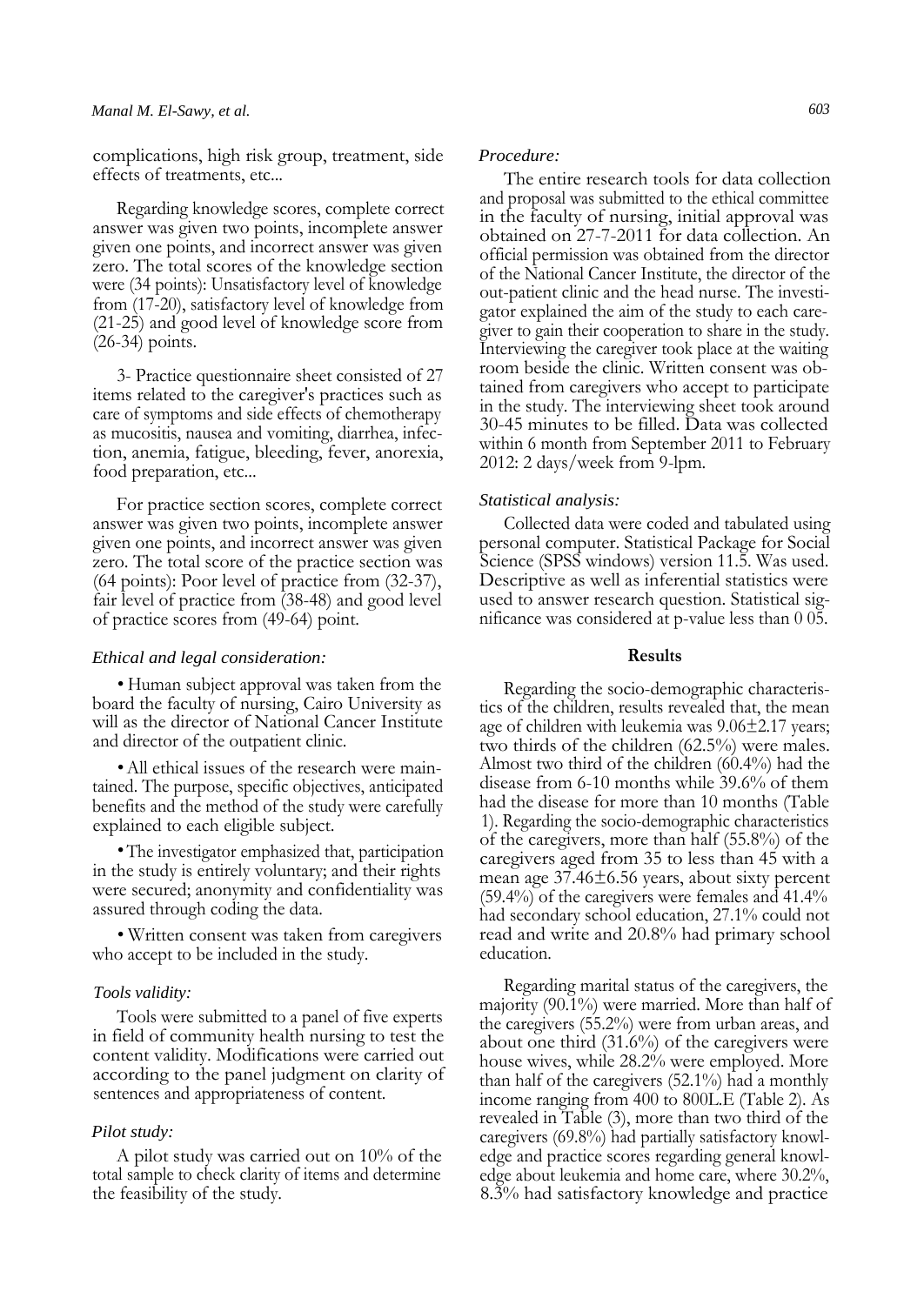Place of resident (n=192).

Table (2): Percentage distributions of socio-demographic

characteristic of the family caregivers regarding their age, sex, educational level, marital status and

scores respectively (Research questions answered). Table (4) indicated a statistically significant positive correlation between total knowledge and total practice scores of the caregivers (r=0.39,p=0.00).

A statistically significant positive correlation was found between the caregiver's level of education and their knowledge and practice scores regarding leukemia (r).69,p.00 & r=0.36,p=0.00 respectively). Also a statistically significant positive correlation was found between the caregiver's place of residence and their knowledge and practice scores regarding leukemia  $(r=0.4, p$  . 00 &  $r=0.27$ , p=0.00 respectively). There was a statistically significant positive correlation between the caregiver's monthly income and their knowledge and practice total scores ( $r=0.53$ ,  $p=0.00$  &  $r=0.22$  & p=0.02) respectively. Results of the current study also indicated a statistically significant negative correlation between the caregiver's number of children and their knowledge and practice total scores (r=-0.3, p=0.00 & r=-0.3, p=0.00) respectively. No statistically significant correlation was found between the caregiver's sex or age in relation to their knowledge and practice total scores (Table 5).

Table (1): Percentage distributions of the socio-demographic characteristic of the children regarding their age, sex, duration of disease numbers of children and child rank (n=192).

| Variables                   | Socio-demographic<br>characteristic of the children |           |  |
|-----------------------------|-----------------------------------------------------|-----------|--|
|                             | N <sub>0</sub> .                                    | Frequency |  |
| Age/year:                   |                                                     |           |  |
| $5 - 7$                     | 75                                                  | 39.1      |  |
| $8 - 10$                    | 49                                                  | 25.5      |  |
| <10 years                   | 68                                                  | 35.4      |  |
| $X \pm SD$                  | $9.06 \pm 2.17$                                     |           |  |
| Sex:                        |                                                     |           |  |
| Male                        | 120                                                 | 62.5      |  |
| Female                      | 72                                                  | 37.5      |  |
| Duration of disease/months: |                                                     |           |  |
| $6 - 10$                    | 116                                                 | 60.4      |  |
| < 10                        | 76                                                  | 39.6      |  |
| $X \pm SD$                  | $8.20 \pm 2.22$                                     |           |  |
| No of sibling:              |                                                     |           |  |
| $1 - 3$                     | 106                                                 | 55.3      |  |
| $4-6$                       | 82                                                  | 42.7      |  |
| <6                          | 1                                                   | 0.5       |  |
| Single child                | 3                                                   | 1.6       |  |
| Child rank:                 |                                                     |           |  |
| $1 - 2$                     | 114                                                 | 59.4      |  |
| $3 - 4$                     | 71                                                  | 37        |  |
| $5-6$                       | 7                                                   | 3.6       |  |

| Variables                |                  | Family caregivers |  |  |
|--------------------------|------------------|-------------------|--|--|
|                          | N <sub>0</sub> . | Frequency         |  |  |
| Age/year:                |                  |                   |  |  |
| >25                      | $\overline{4}$   | 2                 |  |  |
| 25 > 35                  | 54               | 28.1              |  |  |
| 35 > 45                  | 107              | 55.8              |  |  |
| 45 > 55                  | 27               | 14.1              |  |  |
| $X \pm SD$               |                  | $37.46 \pm 6.56$  |  |  |
| Sex:                     |                  |                   |  |  |
| Male                     | 78               | 40.6              |  |  |
| Female                   | 114              | 59.4              |  |  |
| Educational level:       |                  |                   |  |  |
| Unable to read and write | 52               | 27.1              |  |  |
| Primary                  | 40               | 20.8              |  |  |
| Secondary                | 79               | 41.4              |  |  |
| University               | 20               | 10.4              |  |  |
| Graduate studies         | 1                | 0.5               |  |  |
| Marital status:          |                  |                   |  |  |
| Single                   | 5                | 2.6               |  |  |
| Married                  | 173              | 90.1              |  |  |
| Widow                    | 7                | 3.6               |  |  |
| Divorced                 | 7                | 3.6               |  |  |
| Place of resident:       |                  |                   |  |  |
| Rural                    | 86               | 44.8              |  |  |
| Urban                    | 106              | 55.2              |  |  |

Table (3): Percentage distributions of the total knowledge and home practice scores for caregivers having children with leukemia (n=192).

| Variables              | Knowledge        |           | Practices     |       |
|------------------------|------------------|-----------|---------------|-------|
|                        | No.              | Frequency | No. Frequency |       |
| Unsatisfactory         | $\left( \right)$ | $\theta$  | 43            | 22.4  |
| Partially satisfactory | 134              | 69.8      | 133           | 69.3  |
| Satisfactory           | 58               | 30.2      | 16            | 8.3   |
| Total                  | 192              | 100.0     | 192           | 100.0 |

Table (4): Correlation between the total knowledge and the total home practice scores of the family caregivers having children with leukemia.

| Study variable |      | Knowledge |  |  |
|----------------|------|-----------|--|--|
|                |      |           |  |  |
| Practices      | 0.39 | $(100)*$  |  |  |

\*Correlation is significant at the 0.05 level (2-tailed).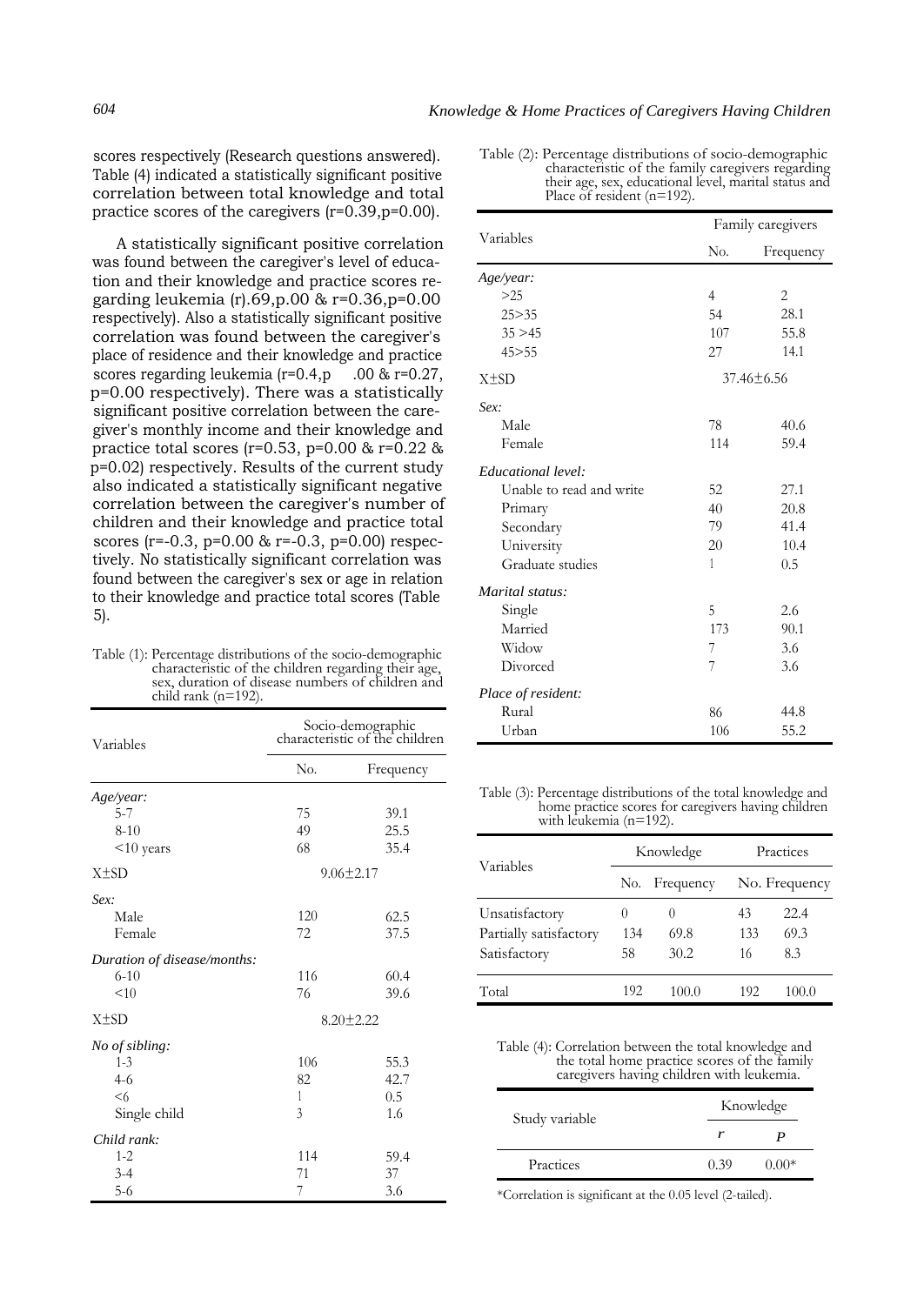| $\alpha$ Legively.                   |           |          |           |          |
|--------------------------------------|-----------|----------|-----------|----------|
| Socio-demographic<br>characteristics | Knowledge |          | Practices |          |
|                                      | r         | P        | r         | P        |
| Age                                  | 0.1       | 0.16     | 0.3       | 0.6      |
| Sex                                  | 0.3       | 0.6      | 0.1       | 0.1      |
| Education                            | 0.69      | $0.00**$ | 0.36      | $0.00**$ |
| Resident                             | 0.4       | $0.00**$ | 0.27      | $0.00**$ |
| Income                               | 0.53      | $0.00**$ | 0.22      | $0.02**$ |
| Number of children                   | $-0.3$    | $0.00**$ | $-0.3$    | $0.00**$ |

Table (5): Correlation between the total knowledge and practice scores and sociodemographic characteristic of the caregivers.

\*\*Correlation is significant at the 0.05 level (2-tailed).

#### **Discussion**

**The** capacity of family caregivers to take on the care of the person with cancer may have a significant influence on both health outcomes and cost in terms of readmission rates and the use of inpatient facilities **[6] . The** aim of the study was to assess knowledge and home practices of caregivers having children with leukemia.

# *Socio-demographic characteristics of children with leukemia and their family caregivers:*

Regarding the socio-demographic characteristics of children with leukemia, results of the current study indicated that, two thirds of the children with leukemia were boys. This finding were in agreement with Howlader et al., **[12]** who reported that, incidence rates for all types of leukemia were higher among males than females. Also Farouk et al., **[13]**  who conducted a study on 40 leukemic Egyptian children at the National Cancer Institute, Cairo University found, male to female ratio of leukemia to be 1.86: 1 in childhood. Regarding children age, results of the current study indicated that, more than one third of the children aged from 5-7 years, while one third aged more than 10 years, and one fourth aged from 8-10 years. The same result was revealed from Farouk et al., **[13]** who reported that, leukemia developed in children between one and ten years of age, although it can occur at any age.

Concerning family caregiver's age, results of the current study indicated that, more than half of them aged from 35>45 years and this result was consistent with National Alliance for Caregiving, **[14]** which reported that, the average age of caregivers was 48 years and about 51% of caregivers in USA were between the ages of 18 and 49 years. The study done by Saeui et al., **[15]** on 30 caregivers of children with leukemia at the Queen Sirikit

National Institute of Child Health, Bangkok found that, the majority of caregivers age ranged from 20-30 years and 31-40 years. This age is consider the capable age for providing care for sick members in the family.

Results of the current study indicated that, more than half of the family caregivers were females and mothers of the children. These results were supported by many studies as Scarpelli et al., **[16]**  who conducted a study on 190 family caregivers of children with cancer at Pediatric Hematology/ Oncology Centers in Brazil and found that, most of the family caregivers were females and mothers of their children. Also Hasan, Hussein & Hashim, **[1 7]** studied 80 caregivers at Nanakali Hospital for Blood Disease in Iraq and revealed that, the majority of family caregivers were females. Sitaresmi et al., **[1 8]** found that, more than two third of the family caregivers were females. This could be related to the fact that mothers are the first caregivers for sick child at home especially in Egyptian culture and they usually have more and close contact with the sick child and take most of responsibilities.

More than quarter of the family caregivers were unable to read and write while, one fifth had primary school and less than half of the family caregivers had secondary school education. This result was supported by Bahy-Eldin, **[1 9]** who conducted a study on 50 caregivers of children with leukemia in pediatric oncology department at the National Cancer Institute, Cairo University found that, the majority of caregivers were illiterate or had primary education which may affect the understanding of disease and treatment process or following physician's instructions and may indirectly affect health status of their leukemic children. This may be related to the number of females in this study and also most of female in Egypt are less educated especially in rural area due to socio-economic geographical factors and gender disparities continue to affect access to primary education as reported by Unicef, **[26] .** 

Regarding marital status of the caregivers, the majority of the caregivers were married. These results were in agreement with Al-Jauissy, **[20]** who conducted a study on 82 caregivers at outpatient chemotherapy clinic in Jordan found that, the majority of the family caregivers were married. The same result also revealed from Hasan, Hussein & Hashim, **[17]** who found that, the majority of the family caregivers to be married and have another children and responsible about whole family.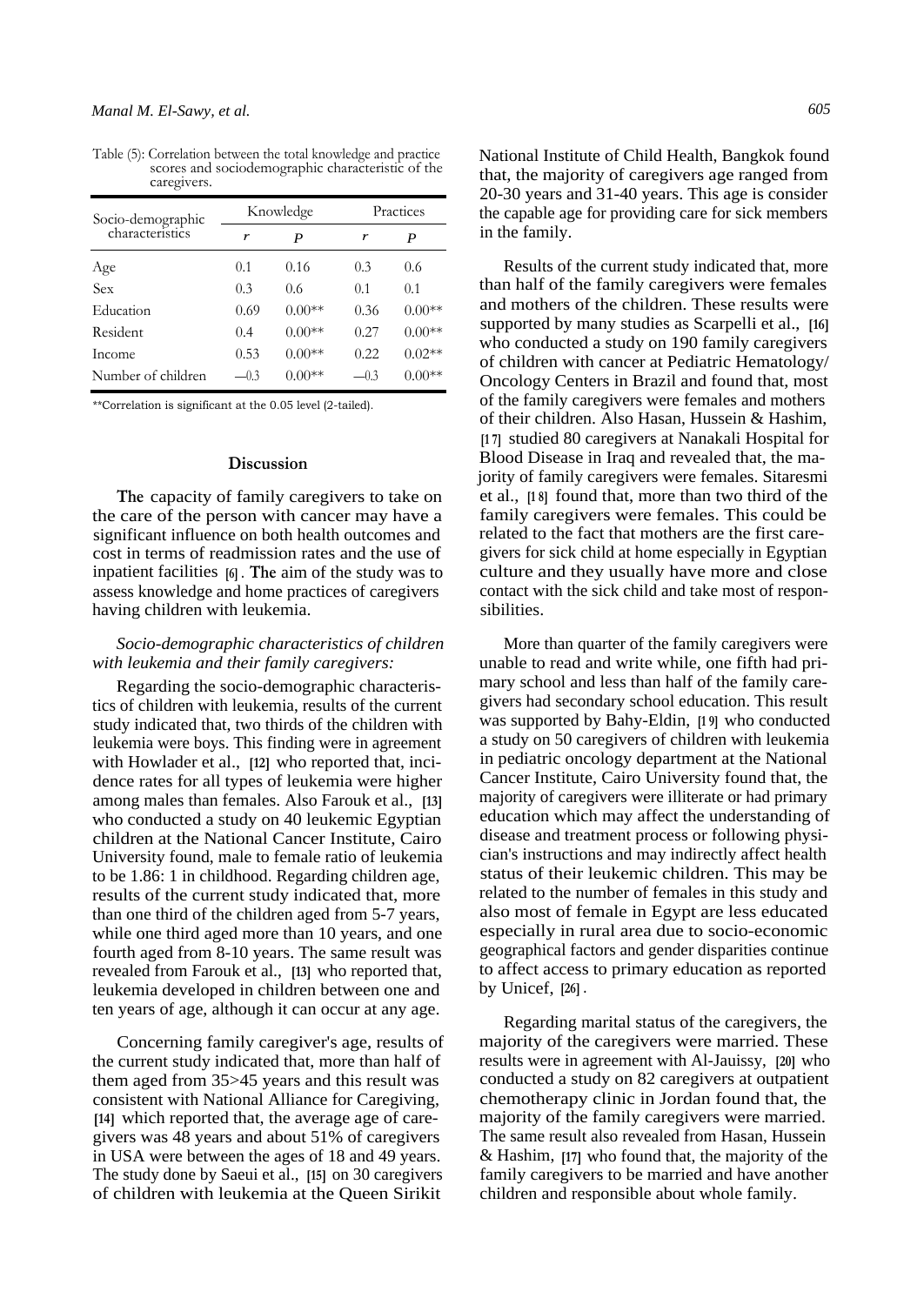Concerning the place of residence, more than half of the family caregivers were from urban areas. This result contradicted the study done by the National Alliance for Caregiving, **[21]** in USA which indicated that caregivers were equally distributed among urban and rural areas. In contrast to the study results, Al-Jauissy, **[20]** conducted a study on Jordanian caregivers found that, most of caregiver were coming from rural areas. The difference between the two studies could be related to the sample selection at the time of data collection and the cancer institute at urban area.

Regarding total knowledge and practice total scores of the caregivers, more than two third of the family caregivers gained partially satisfactory knowledge and practice total scores while the minority gained satisfactory knowledge and practice scores regarding care of their children with leukemia at home. This result stand in position with Hasan, Hussein & Hashim, **[17]** who revealed that, the majority of caregivers had deficient knowledge regarding causes, symptoms, complication and treatment of the leukemia and the majority of caregivers had poor practice regarding complications and side effects of chemotherapy. On the same line, Gelesson et al., **[22]** carried out a study at the chemotherapy outpatient clinic of the pediatric oncology institute in Brazil and indicated that, family caregivers of cancer patients had lack of knowledge & practice and needed orientations about the disease, it is dangerous signs and side effects of chemotherapy and relevant actions. Also Saeui et al., **[15]** reported that, family caregivers having lack of knowledge and competence in caring for acute leukemia in children undergoing chemotherapy. This could be related to caregiver's lower educational level, income and place of residence plus lack of awareness regarding leukemia and improper health education programs about their children condition from health care providers.

A highly statistically significant positive correlation was found between family caregiver's total knowledge scores and their total practice scores. These results mean that, the family caregiver's knowledge had an effect on their practices and the more knowledge they have, the better home practice they provide. This result was supported by Fouad, **[23]** who conducted a study on 140 caregivers at child clinic of metabolic disorder in preventive medicine center Abo EI-Reesh, Cairo university hospital and reported that, family caregiver's knowledge had an impact on their practices. This is true because when family caregivers are provided with basic knowledge about their children condition, prognosis, various treatment approaches and

side effects of treatment this will help them in practicing healthy behaviors regarding their children with leukemia.

No statistically significant correlation was found between the caregiver's sex in relation to their knowledge regarding leukemia and their home practices. This result was supported by Patistea & Babatsikou, **[25]** who conducted a study on 71 parents of children with leukemia at Health Visiting Department, Technological Educational Institution of Athens, Greece who reported that, no statistically significant differences were found between the two sexes. This could be related to the number of female caregivers in the study.

Also, no statistically significant correlation was found between the caregiver 's age in relation to their knowledge regarding leukemia and their home practices These results were contradicted with the results of the study done by Fouad, **[23]** who revealed that, there was a highly statistically significant negative correlation between the caregiver's ages in relation to their home practices. This is a fact of life that health declines with age and caregiver's activities and ability to provide care for their children will be decrease by the age.

There was a highly statistically significant positive correlation between the caregiver's educational level and total knowledge scores regarding leukemia. Also a positive correlation was found between the caregiver's educational level and their home care practices. This result was supported by Hasan, Hussein & Hashim, **[17]** and Fouad, **[23]**  who found that, there was highly statistically significantly correlation between caregivers' knowledge and practices and their level of education. The higher the educational level of the caregivers the more knowledgeable they become about leukemia and the better their home care practices will be for their children.

A positive correlation was found between the caregiver's knowledge and home practice in relation to their residency areas. This result was in agreement with Scarpelli et al., **[16]** who reported that, the place of residency was associated with sufficient knowledge and practices for mothers providing care for their children. This could be related to caregiver's education among rural areas, where in rural areas most of people are not educated or have only basic education. Also they didn't have sufficient knowledge about their children conditions may be due to improper health education from health care provider and limited resources in rural areas.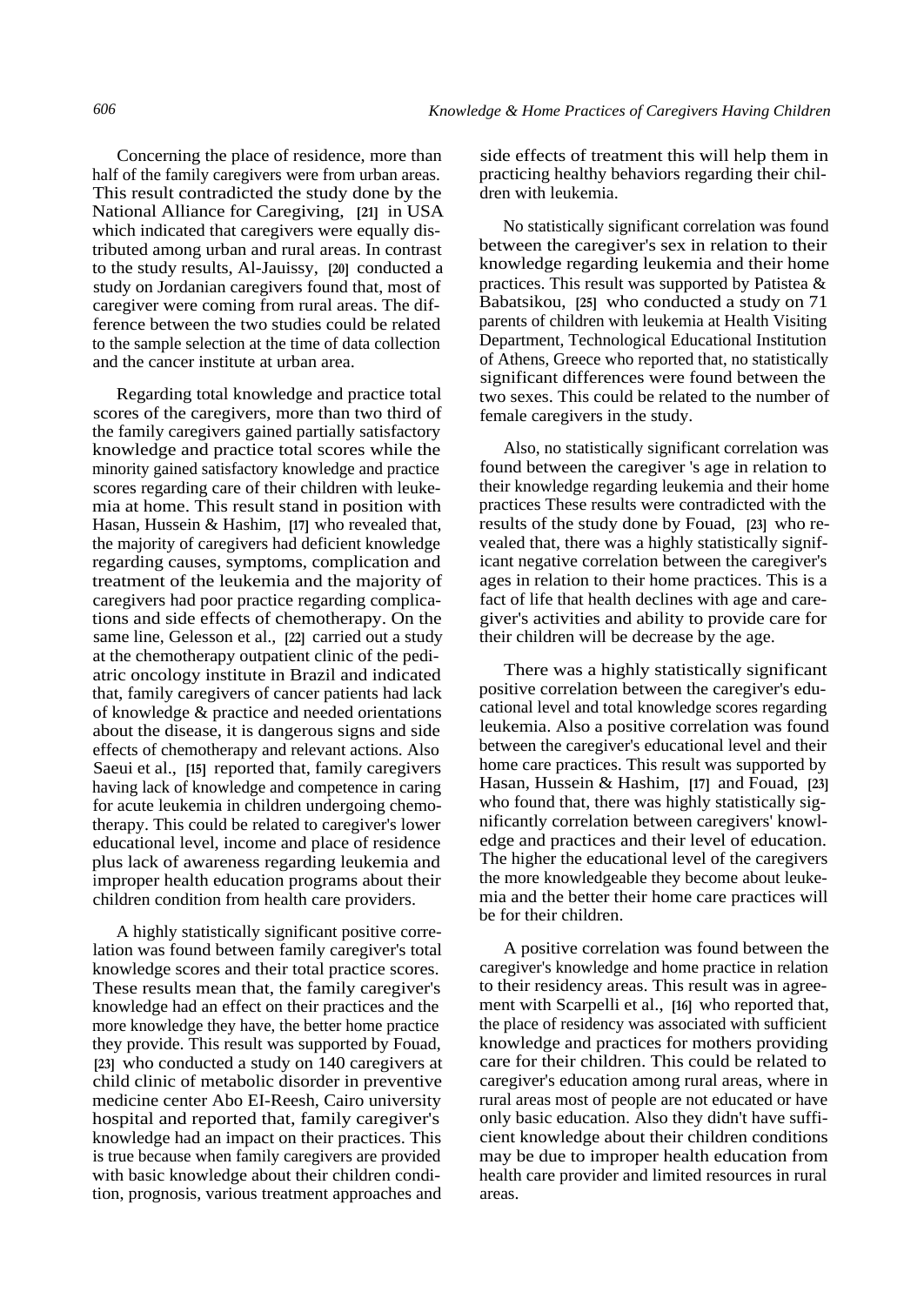There was a highly statistically significant positive correlation between the caregivers' income and their knowledge and home practices total scores regarding their children with leukemia where the higher the caregivers' income, the more knowledge they had about leukemia and the better home care practices. These results was supported by Hasan, Hussein & Hashim, **[17]** who found that, most of the caregivers living in low socioeconomic status and facing financial difficulties usually face more financial problems after the diagnosis of leukemia and this directly influence their knowledge and practices. On the same line, Byers, Wolf & Bauer, **[24]** who conducted a study on American caregivers and reported a statistically significant difference among parents who had different income and different education level of their leukemic child. With sufficient income, there will be availability of money to travel to more than one hospital for diagnosis, making more investigation, follow-up and getting appropriate treatment and medications. Also having enough money allows caregivers to demonstrate better and healthy practices and getting more knowledge about leukemia and treatment from specialized doctors. While low socioeconomic status associated with a high mortality due to delay diagnoses and treatments.

*Conclusion:* The current study concluded that, there was a lack of family caregiver's knowledge regarding leukemia and home practices for their children with leukemia.

*Recommendations:* Based on the study results, the following recommendations are suggested:

- 1- Health education program for family caregivers of children having leukemia to prepare them with the needed knowledge and skills so they can provide appropriate home care for their children.
- 2- Prepare a protocol of home care for children having leukemia to help caregivers to provide appropriate home care.

#### **References**

- 1- FERLAY J., SHIN H.R., BRAY F., FORMAN D., MATHERS C. and PARKIN D.M.: Cancer Incidence and Mortality Worldwide: IARC Cancer Base International Agency for Research on Cancer, 2010.
- 2- World Health Organization. The WHO Global Health Observatory and United Nations Department of Economic and Social Affairs, 2010.
- 3- HOLTSLANDER L.F.: Caring for bereaved family caregivers: Analyzing the context of care. Clinical Journal of Oncology Nursing, 12 (3): 501-506, 2008.
- 4- National Cancer Institute. Pediatric supportive care (PDQ). Accessed at www. cancer.gov/cancertopics/pdq/ supportivecare/pediatric/Health Professional, 2011.
- 5- OLIVEIRA M., CAMPOS M., PADILHA J., PEREIRA F. and SOUSA P.: Exploring the family caregiving phenomenon in nursing documentation. Online Journal of Nursing Informatics (OJNI), 15 (1): 137-141, 2011.
- 6- GAUGLER J.E., et al.: Work, gender, and stress in family cancer care giving. Support Care Cancer. Journal of Clinical Nursing, 18 (3): 2539-2546, 2007.
- 7- GALLAGHER-THOMPSON D. and COON D.W.: Evidence-based psychological treatments for distress in family caregivers of older adults. Psychol. Aging., 22 (1): 3-9, 2007.
- 8- RADER J., BARRICK A.L. and HOEFFER B. et al.: The bathing of older adults with dementia. Am. J. Nurs., 106 (4): 40-9, [PubMed], 2006.
- 9- World Health Organization, "WHO calls for prevention of cancer through healthy workplaces", 2006.
- 10- PAZDUR R., WAGMAN L.D., CAMPHAUSEN K.A. and HOSKINS W.J.: Cancer Management: A Multidisciplinary Approach. 11th ed. Lawence, KS: CMP Medica, 163-168, 2009.
- 11- GYASI R.K. and TETTEY Y.: Childhood deaths from malignant neoplasms in Accra. Gana Medical Journal, 41  $(2)$ : 78-82, 2007.
- 12- HOWLADER N., NOONE A.M., KRAPCHO M., NEY-MAN N., AMINOU R., WALDRON W., FEUER E.J., CRONIN K.A. and EDWARDS B.K.: SEER Cancer Statistics, from: http : //seer. cancer. gov/csr/1975-2008, 2008.
- 13-FAROUK S.M., ABDALLA N.M., IBRAHIM L.Y., ESSA E.A. and FAHIM F.A.: Biochemical study on normal and leukemic Egyptian children (NCI), Cairo University, 2007.
- 14-National Alliance for Caregiving. Caregiving in the U.S. November, 2010 Retrieved from http://www. caregiving. [org/data/Caregiving,](http://www.caregiving.org/data/Caregiving,) 2009.
- 15- SAEUI W., CHINTANADILO N., SRIUSSADAPORN P. and SANASUTTIPUN W.: The Effects of an Empowerment Program on the Competence of Caregivers in Caring for Preschool Children with Acute Leukemia Undergoing Chemotherapy J. Nurs. Sci., 27 (2): 8-17, 2009.
- 16- SCARPELLI A.C., PAIVA S.M., PORDEUS I.A., RA-MOS-JORGE M.L., VARNI J.W. and ALLISON P.: Measurement properties of the Brazilian version of the Pediatric Quality of Life Inventory (PedsQLTM) cancer module scale, Health and Quality of Life outcomes. Journal of the Society for Clinical Trials, 6: 185-195, 2008.
- 17-HASAN S.H., HUSSEIN A. and HASHIM M.: Assessment of Home Care Management for Caregiver's having Leukemic Adolescent Patient in Erbil city, Nurs. Sci., 12 (3): 1-13, 2011.
- 18- SITARESMI M.N., MOSTERT S., GUNDY C.H., SU-TARY M. and VEERMAN A.J.P.: Health related quality of life assessment in Indonesian childhood acute lymphoblastic leukemia, Health and Quality of Life Outcomes. Journal of Behavioral Medicine, 31: 401-411, 2008.
- 19- BAHY-ELDIN A.M.: Assessment of nutritional status of children with acute lymphoblastic leukemia who are receiving chemotherapy. Master Degree in Nursing Science, Faculty of Nursing, Cairo University, 2007.